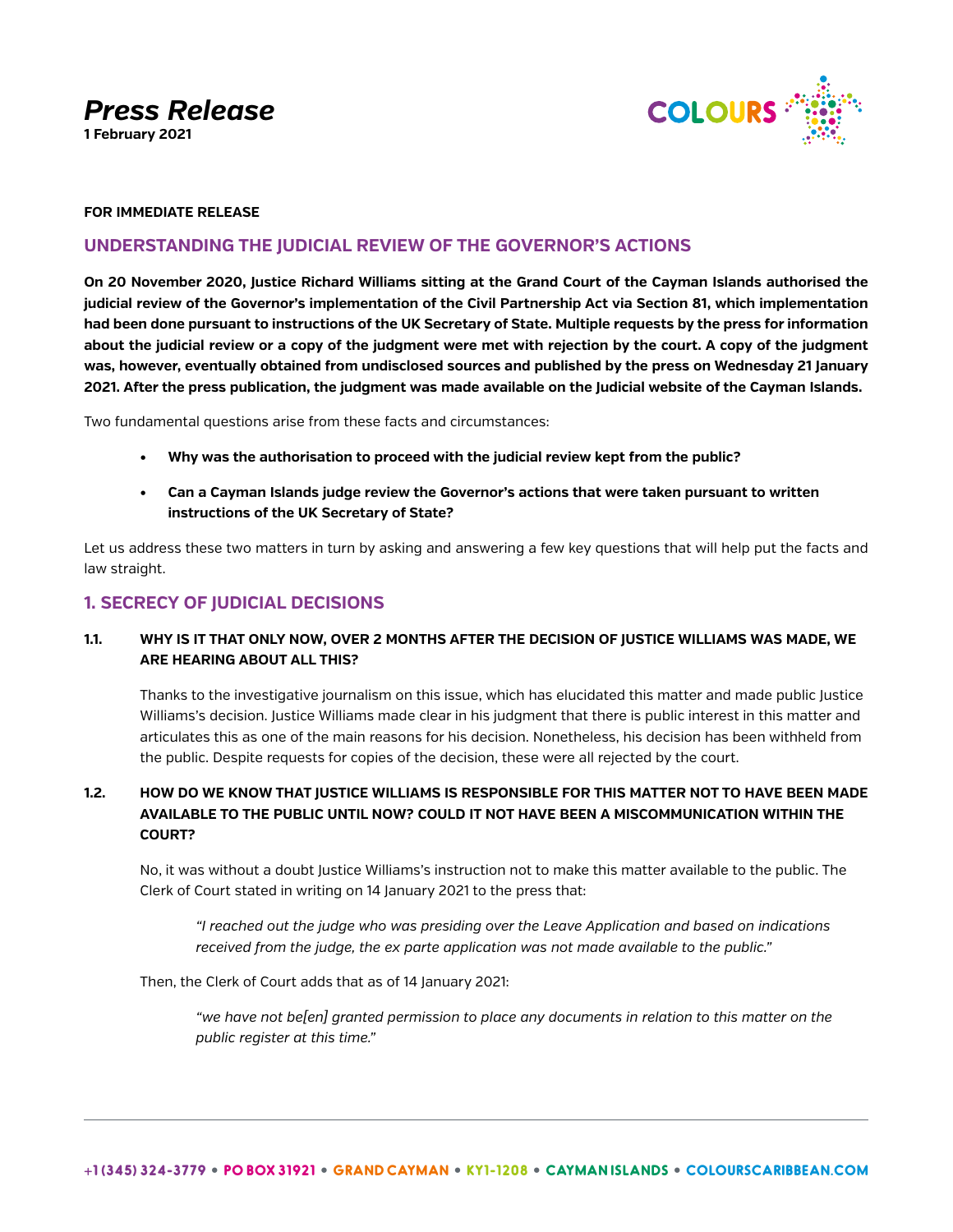### **1.3. ARE JUDICIAL REVIEW PROCEEDINGS CONDUCTED AWAY FROM THE PUBLIC EYE?**

No. It is a basic principle of justice the publicity of judicial proceedings and, more importantly publicity of judicial decisions, save for a few exceptions, none of which apply in this matter. Ordinarily, judicial review proceedings take place in public, although at the pre-issue, *ex-parte* application for leave lack of publicity is not uncommon. Once the authorisation to make an application for judicial review has been granted on an *ex-parte* basis, the Applicant is required to issue, and serve on the Governor (by the AG's Chambers) **and all other persons directly affected** (Grand Court Rules Order 53 Rule 5) an Originating Motion, which should be heard in open Court. The decision granting leave ought to have been made available to the public by then. This is particularly so because in practice, unless the Applicant or the Respondent positively identify "*all other persons directly affected*," the burden rests on those interested or affected to identify themselves to the parties or make an application to the Court for leave to intervene/participate as an interested party.

Justice Williams has been a Grand Court Judge for almost a decade and was the first judge appointed by the Governor pursuant to our current Constitution. Justice Williams ought to be aware of this practice, it is therefore extraordinary that he did not order the Court's personnel to make the decision public, especially upon being specifically asked. Furthermore, given the public interest, as declared by Justice Williams in his decision, and his intention not "*to place any documents in relation to this matter on the public register at this time*" it is questionable that Justice Williams did not at the very least order the Applicant:

- to make a search in the Civil Registrar of Civil Partnerships to identify persons that have entered into Civil Partnerships; and
- to notify all those people as interested parties.

#### **1.4. WHY DID JUSTICE WILLIAMS ACT IN THIS WAY?**

*Colours Caribbean* is exceptionally concerned in light of the evidence of the Clerk of Court that Justice Williams appears to have intended to keep this matter away from the public for motives which as of today remain unknown. His conduct is not befitting of a modern democracy regulated by a written constitution that creates the judiciary in which Justice Williams sits.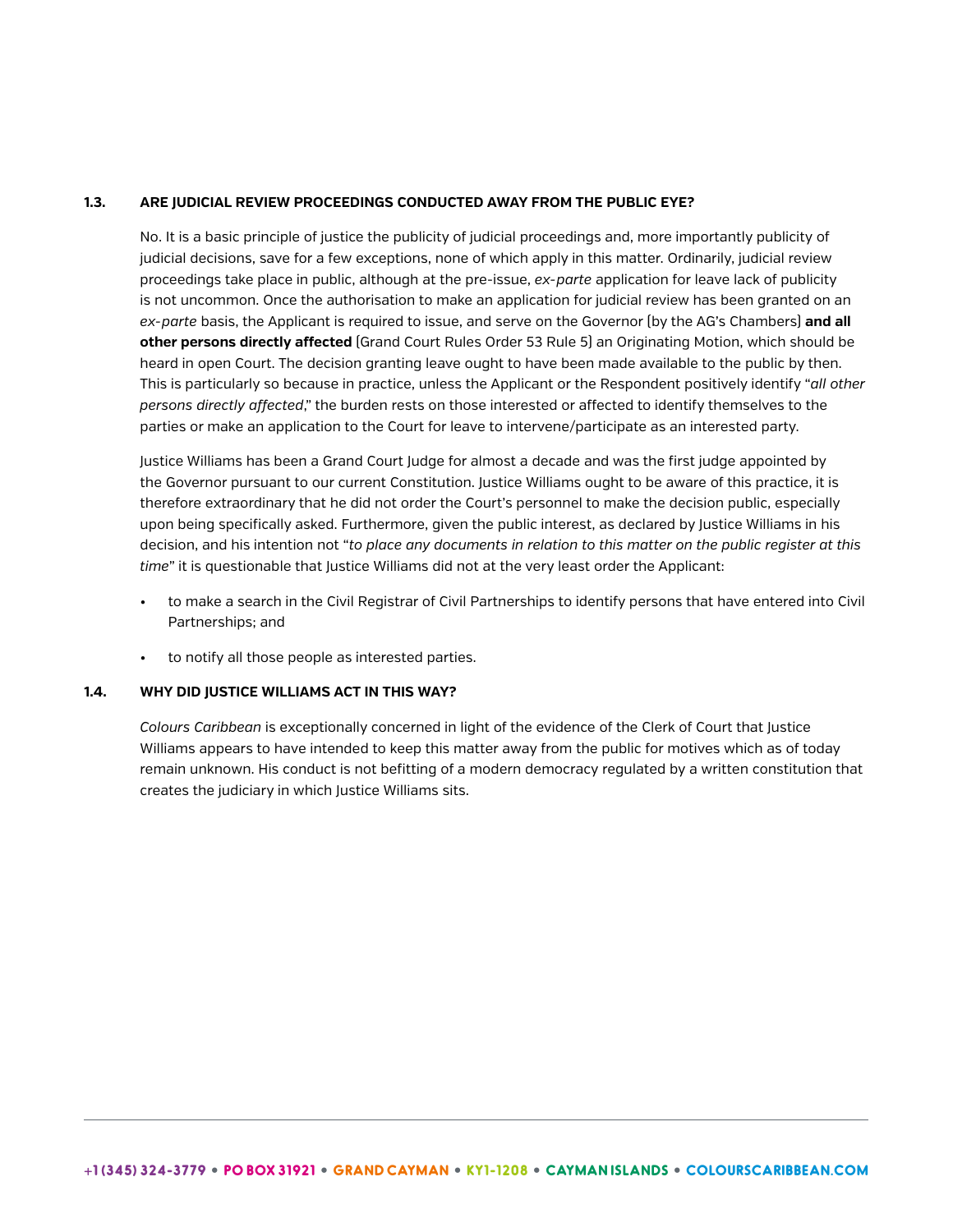#### **1.5. IS THERE ANYTHING THAT CAN BE DONE WITH REGARDS TO THIS BEHAVIOUR?**

Justice Williams's indication to the court personal that **"the ex-parte application was not made available to the public"** and confirmation that as of 14 January 2021 the Clerk of Court **"ha[d] not be[en] granted permission to place any documents in relation to this matter on the public register"** objectively equate to prima facie **misbehaviours** pursuant to section 96 of the Constitution that must be further investigated.

Let us pause here for a second to elucidate the bleak scenario if the judicial review that Justice Williams authorised were to be successful, which, although unlikely, is possible. The immediate effect would be that the Civil Partnership Act (and related legislative amendments) would be **absolutely void and inoperative** by effect of section 2 of the Colonial Laws Validity Act 1865. The effect of this upon persons that had entered civil partnerships is that they would be void as if they had never taken place. There are some rather extreme practical consequences that would follow, e.g. residents as dependants of their civil partner may be deported, adoptions of minors may be void as if they never happened, insurance companies may stop paying insurance until this matter is finally resolved lest having paid-out wrongly; we can go on.

These are just some of the reasons why publicity of this matter was not just required as a matter of correct legal process but essential as a matter of justice, something that Justice Williams has failed to deliver. If there were any basis or justification for his actions, *Colours Caribbean* asks how it can be justifiable to prevent those persons whose lives are directly impacted and have perhaps entered into a civil partnership from knowing the details of the judgment. The Governor has the power to trigger an investigation where allegations of **misbehaviours** of a judge occur for which there is independent evidence to support them such as it is the case in the present circumstances. Those proceedings may not lead to the dismissal of Justice Williams, but they may help to clear-up any misunderstandings. The Governor will be failing in his central duty to secure **good governance** if he were to decline to use his discretionary powers to have the matter investigated because it is in the interests of the judiciary of the Cayman Islands, and Justice Williams's interest now that this matter is being reported by the international press, that the reasons for Justice Williams's decision to keep his judgment from the public for two months are investigated by an independent panel pursuant to the constitutional proceedings applicable for such cases under section 96 of the Constitution.

### **1.6. CAN JUSTICE WILLIAMS CONTINUE TO HEAR THIS CASE?**

It is difficult to establish actual bias as a judge or justicet may not be questioned about extraneous influences affecting his mind, but a party who can discharge the lesser burden of proving **apparent bias** is protected without being required to show that actual bias exists. There is **apparent bias** where a judge or justice is not a party to the proceedings and does not have a financial interest in its outcome, but in some other way his conduct or **behaviour** gives rise to a suspicion that he is not impartial. *R v Bow Street Metropolitan Stipendiary Magistrate, ex p Pinochet Ugarte (No 2)* [2000] 1 AC 119 at 132–133 (HL).

*Colours Caribbean* will consult with local counsel to inquire about this possibility in the present proceedings. It goes without saying that any judge that cares for the jurisdiction would step down from the case without any party requesting him or her to do so simply in light of the evidence and circumstances already made public by the local and international press.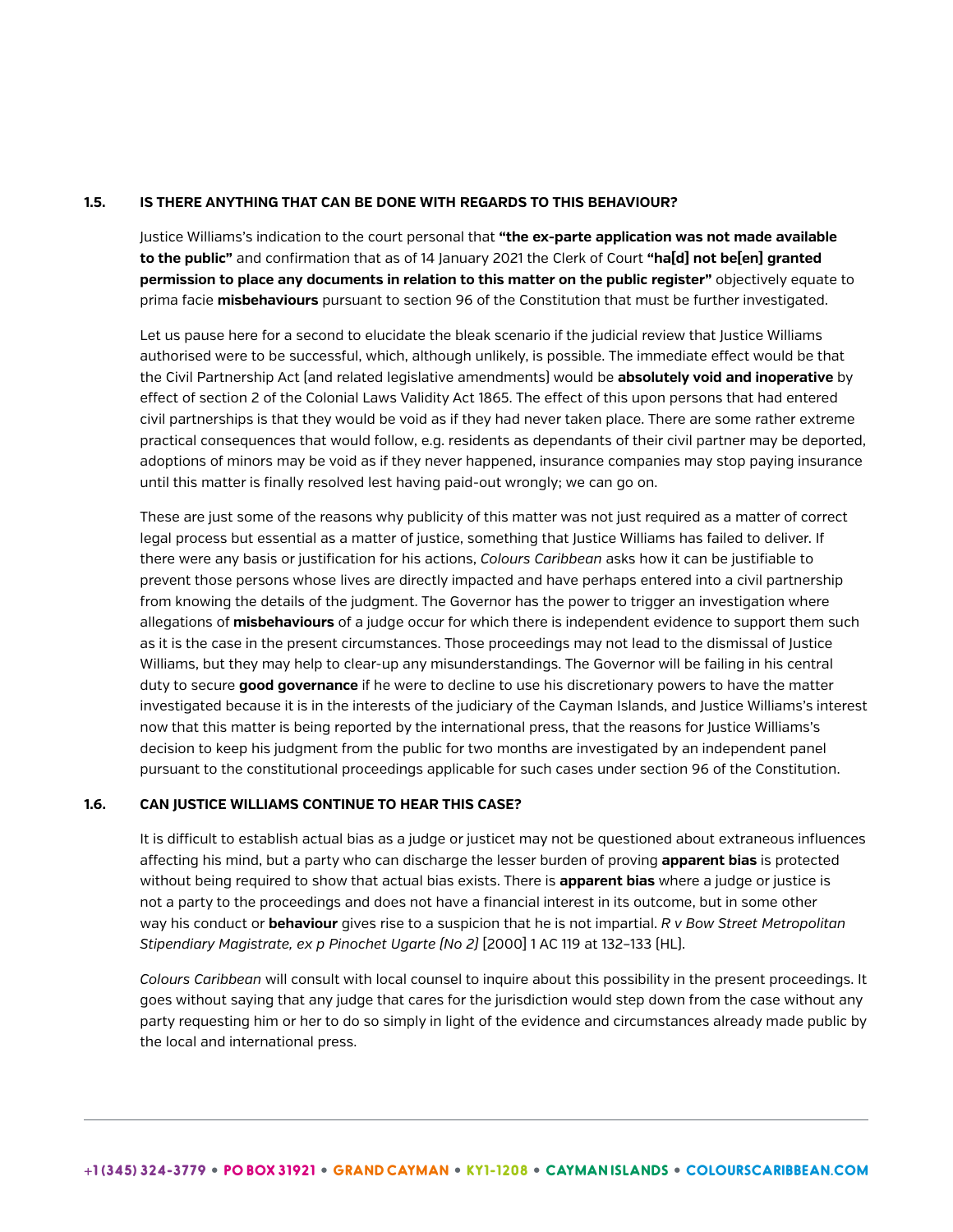# **2. JUDICIAL REVIEW OF GOVERNOR'S ACTIONS ON WRITTEN INSTRUCTION FROM THE UK SECRETARY OF STATE**

## **2.1. WHAT DOES IT MEAN WHEN THE GOVERNOR ACTS ON "INSTRUCTION FROM THE UK SECRETARY OF STATE?"**

It means that the Governor acts on an instruction made expressly pursuant to section 31(2) of the Constitution. The instruction in this instance was precise in nature. It required the Governor to legislate and it required the Governor to do so using the reserved powers under section 81 of the Constitution. The key words to this effect are in the last sentence of Baroness Sugg's letter dated 5 August 2020, which the Governor made public, where it states:

*"please treat this letter as instructions addressed to you on behalf of Her Majesty (as referred to in section 31 (2) of the Cayman Islands Constitution) to act in the manner described above."*

In this context, it is impossible to detach the actions of the Governor from the instruction of the Secretary of State. In other words, if the action of the Governor was illegal, it is because the instruction of the Secretary of State was illegal.

### **2.2. WHY WAS THE GOVERNOR INSTRUCTED BY THE UK SECRETARY OF STATE?**

Because our legislators were unwilling to comply with legal obligations under our own Constitution, they were unwilling to comply with our own Court of Appeal and they were unwilling to comply with international law extended to the Cayman Islands. Moreover, knowingly, our legislators placed the UK Government in breach of the European Convention on Human Rights. Make no mistake, it was not the Governor that chose to take the path of legislating using section 81, he was instructed to do so. Indeed, we note that the Governor has stated publicly that it was not a position in which he chose to be.

### **2.3. COULD THE SECRETARY STATE HAVE TAKEN ANY ALTERNATIVE ACTION OR STEP?**

The Secretary of State stepped in following directions of the Court of Appeal to do what the legislators of the Cayman Islands failed to do: **to bring about a legal framework for same-sex couples that was functionally equivalent to marriage**.

The Secretary of State had two options: to instruct the Governor pursuant to section 81 or to effect an Order in Council pursuant to section 125. To the extent that only one of those two options was 'legal' then it is absurd that the Court of Appeal did not clarify in its judgment which of those two options was necessary to secure compliance with the Constitution and the European Convention. Justice Williams is also embarrassing the Court of Appeal by granting leave.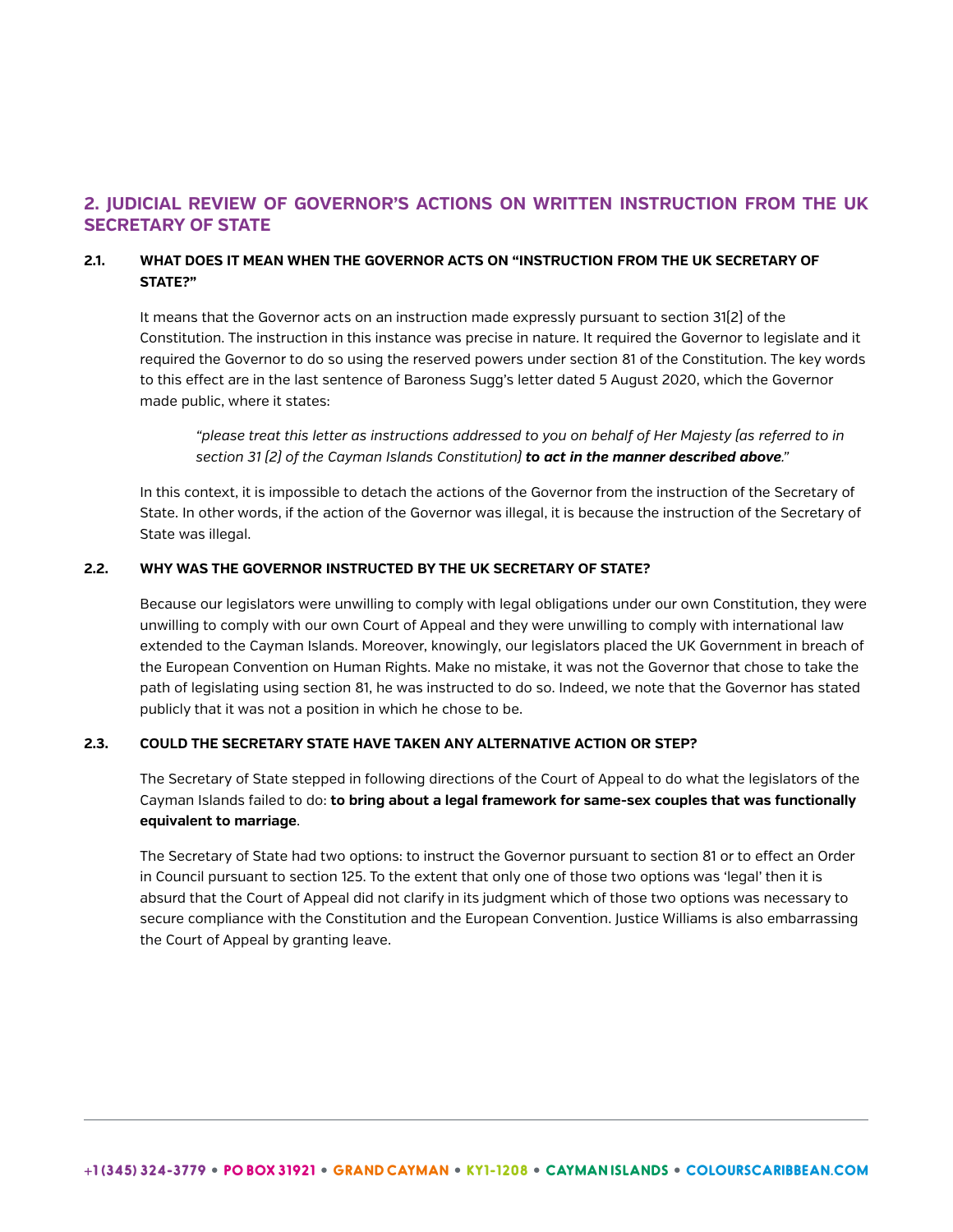# **2.4. COULD THE GOVERNOR HAVE REFUSED TO COMPLY WITH THE "INSTRUCTIONS" AND REFUSED TO PASS THE CIVIL PARTNERSHIP ACT INTO LAW?**

No. The Governor had no discretion whether or not to use the reserved powers under section 81 because he is compelled to follow the instruction "*to act in the manner described above*" lest he would have needed to resign or be dismissed. **This is not because** *Colours Caribbean* **says so but because it's the law**—this is the view of all established and well-regarded legal authorities on these matters, particularly the seminal works of Ian Hendry and, before that, the ultimate authority on British Overseas Territories law "Commonwealth and Colonial Laws" by Sir Kenneth Roberts-Wray, page 237:

*Though in day-to-day matters of government the Governor is the local head of the Executive, he is expected, in matters of importance to the United Kingdom Government, to act in accordance with the Secretary of State's instructions. If he disagreed so strongly that he felt unable to comply, he would no doubt resign and, if he were to refuse, the ultimate penalty could be dismissal;*

### **2.5. CAN THE CAYMAN ISLANDS COURTS REVIEW AND OVERRULE ACTIONS OF THE GOVERNOR?**

Yes, almost always. There is, however, a highly relevant exception, this being when the Governor acts at the "*instruction of the Secretary of State*", as he has done in this instance. Again, **this is not because** *Colours Caribbean* **says so but because it's the law.**

Let's explain:

- Section 31(4) of the Constitution prohibits the Cayman Islands courts from enquiring into (i.e. reviewing) whether the Governor has complied with any "instruction" addressed to him.
- Section 31(4) is a standard prohibition that features in almost every constitution of the British Overseas Territories, the scope and implications of which are very well established in law. The Privy Council held in 1979 in *Kemrajh Harrikissoon v AG Trinidad and Tobago* [1979] 31 WIR 348 that these types of prohibitions (referred to as "ouster rules") when inserted into a **constitution** are **absolute**.

#### **2.6. COULD JUSTICE WILLIAMS HAVE OVERLOOKED SECTION 31(4)?**

One would have hoped that of all people in the Cayman Islands a judge would know the constitution very well and pay close attention to any relevant provisions. Justice Williams in fact only mentioned section 31(2) at paragraph 3 of his decision, but simply to highlight that the Governor must exercise his or her functions in accordance with the Constitution. Justice Williams then concluded a paragraph 4, quoting from the book of Ian Hendry, "British Overseas Territories Law," that:

*"The acts of a Governor…are in principle subject to judicial review in the courts of the territory in the normal way and in accordance with the law of the territory."*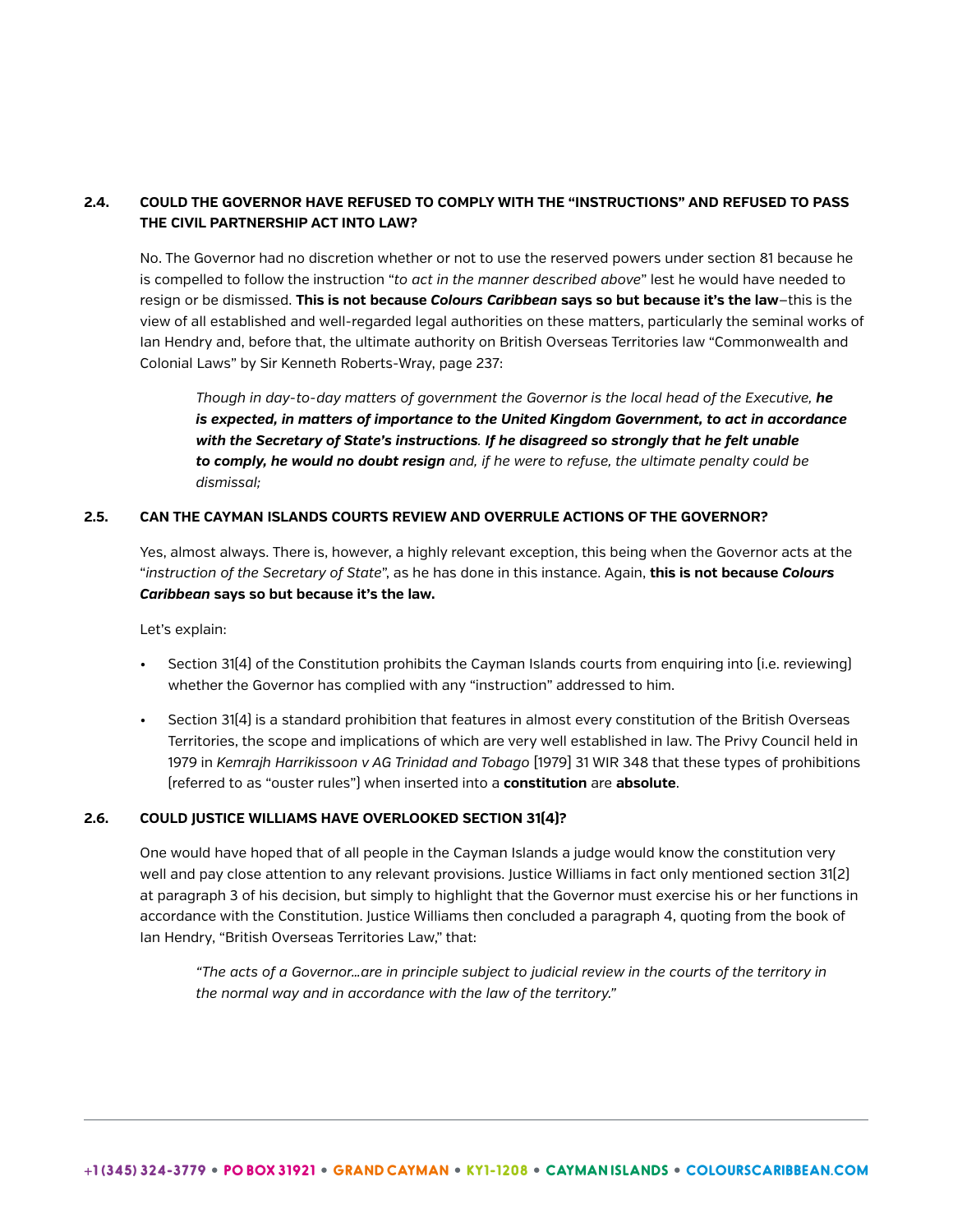This quote is shocking and telling of Justice Williams's state of mind in that he inexplicably cut-off that quote of Ian Hendry there and omitted to quote the sentence that immediately follows it:

*"The constitutions of the territories provide for very limited exceptions. A standard exception is that the question whether a Governor has in any matter complied with instructions from Her Majesty shall not be inquired into by any court."*

This omission by Justice Williams is compounded by the fact that **the footnote in Hendry's book to this last sentence refers specifically to section 31(4) of the Cayman Islands Constitution to illustrate the point**! In fact, throughout his whole judgment Justice Williams does not mention Section 31(4).

# **2.7. IS IT POSSIBLE FOR THE GOVERNOR TO BREACH THE CONSTITUTION WHEN FOLLOWING "INSTRUCTIONS OF THE SECRETARY OF STATE?"**

No, as a matter of principle. The Secretary of State when instructing a Governor of an overseas territory is acting on behalf of Her Majesty, the Secretary of State is the mouthpiece of Her Majesty. It is a wellestablished legal principle that "instructions" by the Secretary of State will be deemed to be in compliance with the Constitution and the rule of law. To the extent questions arise as to any perceived illegality in respect of the "instruction" the instruction itself is reviewable and may be challenged in court. The only courts with the power (i.e. the jurisdiction) to hear such challenges and consider them are the English courts. **This is not because** *Colours Caribbean* **says so but because it's the law.** In *R (Bancoult) v Secretary of State for Foreign and Commonwealth Affairs (No 2)* [2008] UKHL 61, the House of Lord confirmed that instructions made by the Secretary of State to the governor of an overseas territory are reviewable by the English courts "on ordinary principles of legality, rationality and procedural impropriety in the same way as any other executive action".

Ian Hendry, of whom Justice Williams seems to be an avid reader, also enlightens us on this point at page 99 of his book:

*"The courts of each territory…exercise judicial control over the executive government in the territory…executive acts in the United Kingdom in relation to the territories such as…the giving of instructions by a Secretary of State, are judicially reviewable by the UK courts."*

The instruction in this instance was precise in nature, hence it is impossible to detach the actions of the Governor from the executive instruction of the Secretary of State, which is only reviewable by the UK courts.

# **2.8. IS JUSTICE WILLIAMS ACTING IN ACCORDANCE WITH THE CONSTITUTION, FROM WHICH HIS ROLE AS A JUDGE DERIVES?**

We encourage everyone to make up their own mind based upon the law, as we have endeavoured to detail succinctly in this document. *Colours Caribbean*'s answer, however, is that Justice Williams has failed in his duty to uphold and apply the law correctly.

In particular, we are especially concerned that Justice Williams, in addition to having kept his decision to grant leave inaccessible to the public, appears to have placed himself above the Constitution, in much the same way as our legislators did when they were unwilling to comply with the Constitution by rejecting the Civil Partnership Bill.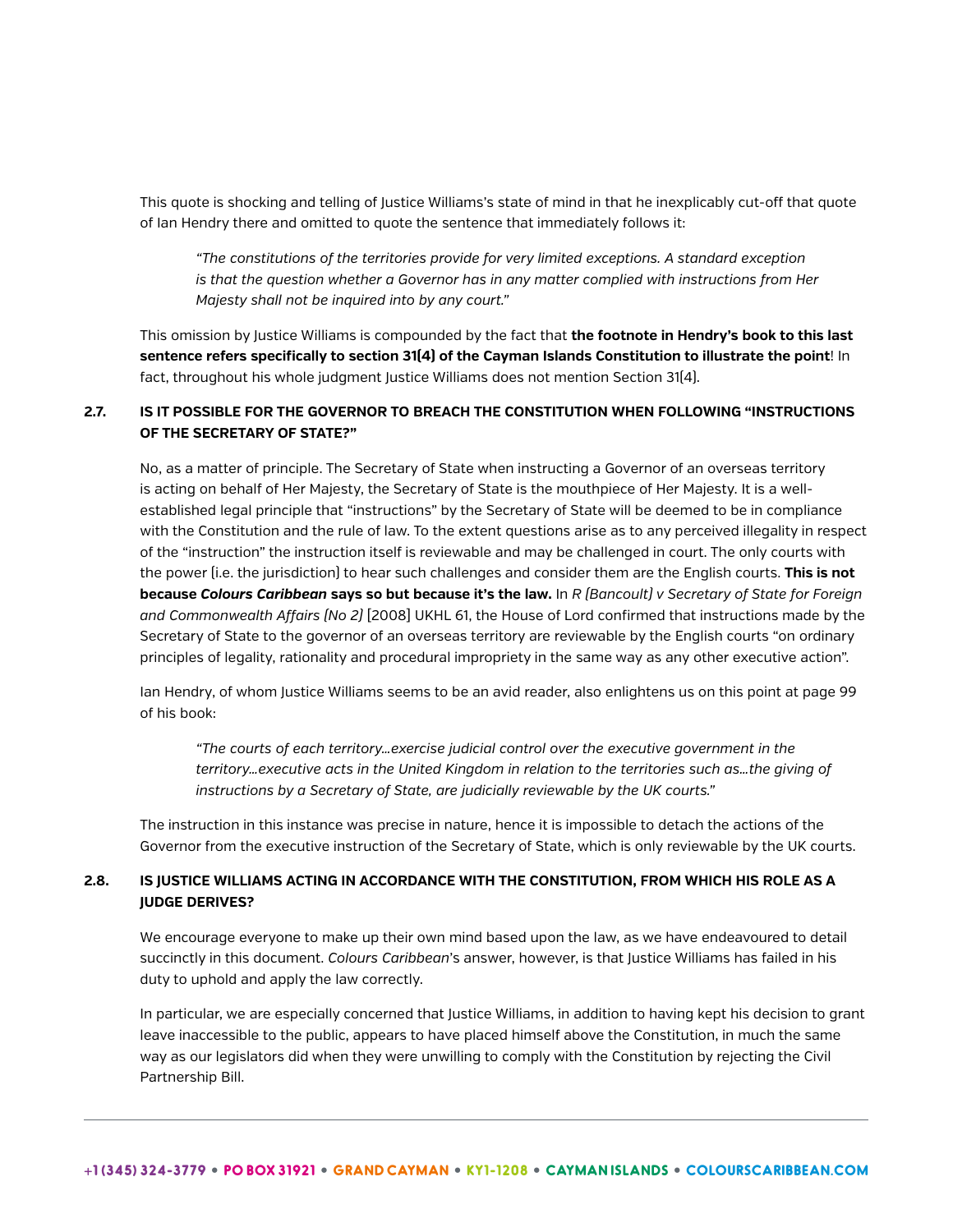In light of our explanations above, there are some key errors of law that have occurred:

- Justice Williams acted contrary to Section 31(4) of the Constitution and failed to explain his legal justification for doing so.
- Justice Williams made an error in law by asserting that the Applicant (referred to as "plaintiff" in the judgment) had no alternative legal remedy.
- Justice Williams wrongly decided this action relates to the scope of the powers of the Governor under Section 81, failing to recognise the precise nature of the "instruction" of the Secretary of State.
- Justice Williams wrongly concluded that a Governor acting on "instruction" of the Secretary of State could nonetheless act contrary and outside the scope of the Governor's powers under the Constitution. He made an error in law by overlooking that "instructions" are always deemed to be in compliance with the Constitution and the rule of law.
- Justice Williams failed to identify that the Governor had absolutely no discretion but to act upon the "instructions" in the manner prescribed.
- Justice Williams illegally took jurisdiction of this matter, in effect assuming the role of judge of a UK court.
- Justice Williams illegally elevated his perceived public interest in the matter over and above the interests of the UK.

## **2.9. NOTWITHSTANDING ALL OF THAT, CAN JUSTICE WILLIAMS CONTINUE TO DO WHAT HE IS DOING BY ALLOWING THIS JUDICIAL REVIEW TO PROGRESS?**

This question is difficult to answer but, in all likelihood, **yes**, in as much as if the Governor is not willing to "good govern" and at least initiate an investigation to clear-up any misunderstanding or, indeed, identify any illegal or even criminal misbehaviours, e.g. pursuant to Section 121 of the Penal Code, which states:

"A person who wilfully disobeys any law by doing any act which such law forbids, or by omitting to do any act which such law requires to be done, and which concerns the public or any part of the public, commits an offence and, unless the law provides some other penalty, is liable to imprisonment for two years."

### **2.10. HAVE THESE MATTERS BEEN RAISED WITH THE GOVERNOR?**

Yes. *Colours Caribbean* is extremely concerned that the judiciary may be following a similar path as our legislators in wilfully an intentionally breaching the Constitution. This is an even more serious matter because the final frontier to secure the enforcement of law and of human rights is our judiciary's adherence to, and respect for, the Constitution. If any judge is permitted by the Governor to keep decisions inaccessible to the public or ignore their oath to uphold the law—any law—particularly the Constitution on points of human rights matters, for any reason, then such Governor has not only failed to secure "good governance" but is facilitating misbehaviours in as much as he chooses not to use his powers to address the situation.